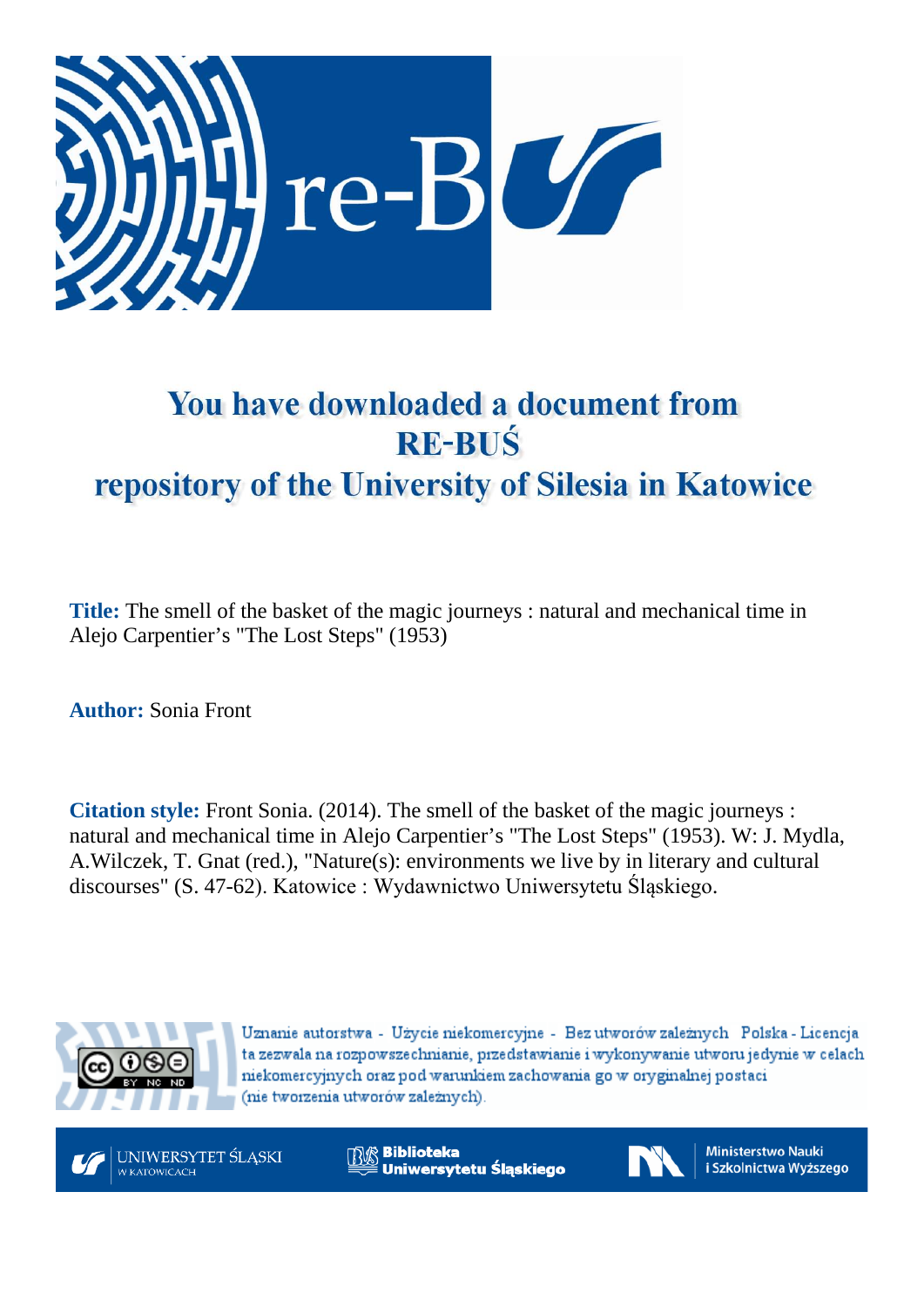*Sonia Front* University of Silesia

# **"The smell of the basket of the magic journeys" – Natural and Mechanical Time in Alejo Carpentier's** *The Lost Steps* **(1953)**

Once upon a time people lived in places spatiotemporally divorced from other places. The natural (cyclic) time blended seamlessly with the everyday time of agricultural life. The rhythm of time was designated by the seasons and a limited repertoire of life's events: births, deaths, marriages, meals, and work. The Age of Exploration, however, led to the shift from this pre-colonial cyclical time to the linear colonial one, and the rhythms and cycles of nature were replaced by charts, clocks, and maps as well as Christian time. The year of the "discovery" by the European explorers, regarded as the most important event in the history of a place, constitutes a rupture in cyclic time and becomes the commencement of the arrow of time, a symbolic landmark marking a transformation from Indian America to European America, from an Indian territory to an extension of Europe.<sup>1</sup> By this temporal positioning pre-colonial history is marked as "prehistorical" and thus irrelevant, undergoing in this way "mnemonic decapitation."<sup>2</sup>

In the 18th century in Europe the notion of time started to be associated with nature as its crucial part.3 Simultaneously, scientists rejected the chronology of nature as depicted by the Bible, which was later corro-

<sup>1</sup> Eviatar Zerubavel, "Language and Memory: 'pre-columbian' America and the social logic of periodization," *Social Research*, 65/2 (1998), Academic OneFile <http://find. galegroup.com/gtx/infomark.do?&contentSet=IAC-Documents&type=retrieve&tabID= T002&prodId=AONE&docId=A20964255&source=gale&srcprod=AONE&userGroup Name=mblc-gscholar&version=1.0>.<br><sup>2</sup> Zerubavel, "Language and Memory."

<sup>3</sup> The history of mechanical time after G.J. Whitrow, *Time in History. Views of Time from Prehistory to the Present Day* (Oxford, N.Y.: Oxford University Press, 1989), pp. 152– 169. See also Chapter 5 "Times," in: John Urry, *Sociology Beyond Societies: Mobilities for the Twenty-First Century* (New York: Routledge, 2000), pp. 105–130.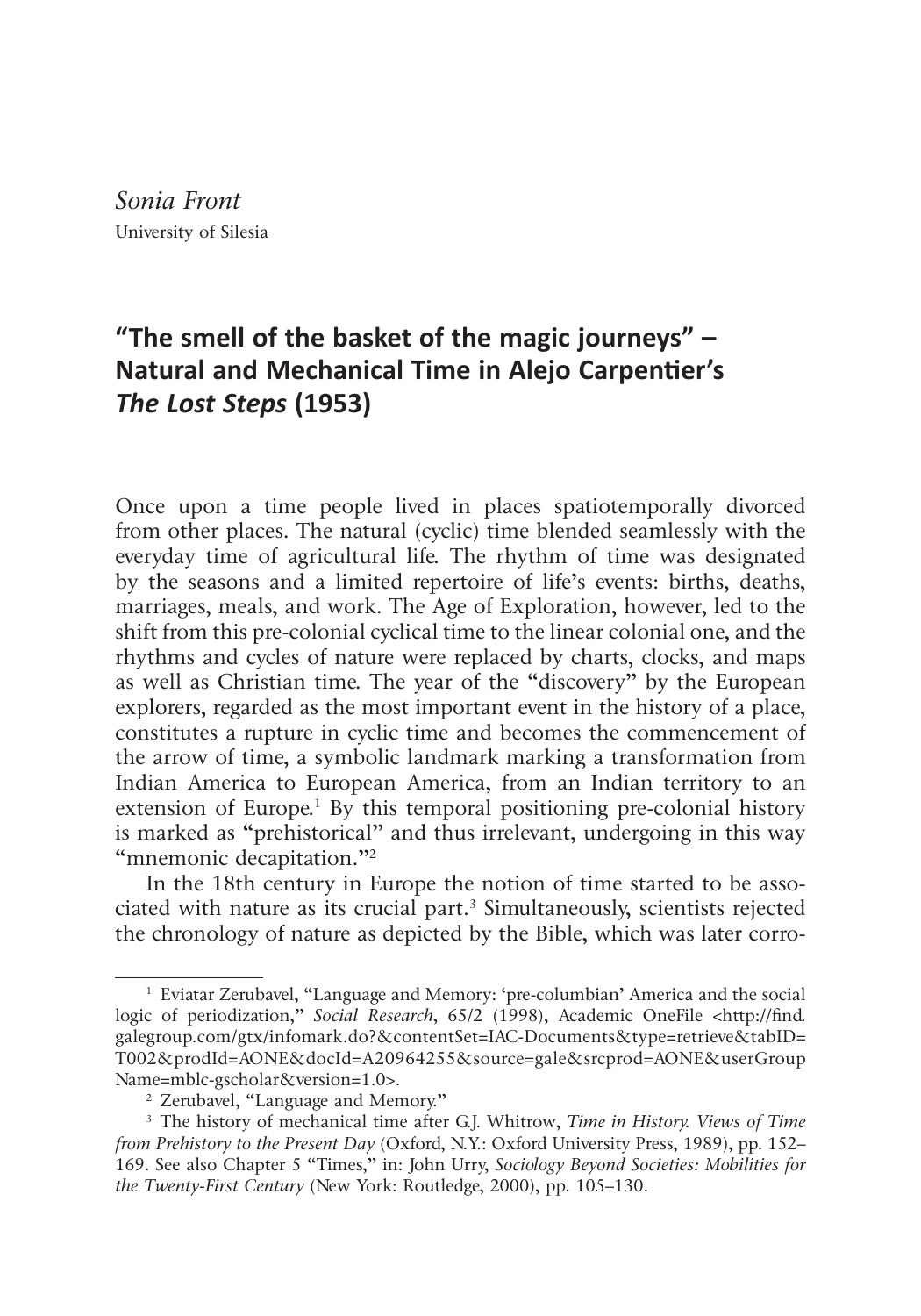borated by geological findings and the employment of fossils to establish a chronology of the rocks. Both Charles Darwin's theory of natural selection and the discovery of radioactivity at the end of the 19th century, which designated time's arrow, contributed to the idea of time as linear progression.

The growing influence of linear mechanical time on human life was marked by public transport. Its breakthroughs were 1784 when the mailcoach system was introduced and the second quarter of the 19th century when the railway system started operating in Britain as the first one in the world. As steam power became the decisive factor in the industrial revolution, factory workers had to adjust their working hours to the time when the steam power was on. This is when the hegemony of clock time commenced. The necessity to be punctual was accompanied by the replacement of local times based on the cycles of nature with the imposed artificial system of timetables in Britain, the Statues (Definition) of Time Act of 1880, declaring Greenwich mean time as the standard time in Britain, and the following establishment of standardized time zones across the world, marked out from Greenwich zero time. The collapse of natural time into Western temporal regime took place, described by Dan Thu Nguyen as a construct: "No longer determined by either organic or cosmic cycles of time, 'Greenwich time' is a mathematical fiction which signals the collapse of human experience of space and time into a mathematical formula."4 This accords well with Isaac Newton's conception of God the watchmaker and the clockwork universe in which "Absolute, true and mathematical time, of itself, and from its own nature, flows equably without relation to anything external."<sup>5</sup>

What followed was the invasion of clock-time over almost all spheres of social life, resulting in the popularity of pocket watches (although the mechanical clock had already been invented in Europe in the 13th century). People have become slaves to the mechanical time and the Victorian work-ethic with spare time and annual holiday as a reward for hard work still prevails. Yet, some time ago people started to realize that the price paid for the imprisonment in routines, schedules and deadlines, clocks and calendars, had been too high. The reaction against the tyranny of time has been various movements and initiatives, such as The Slow Movement, Slow Food, Cittaslow (Slow Cities), Slow Travel, Slow Living, Slow Design, The Long Now Foundation (established in 1996 to promote thinking in the framework of the next 10,000 years),

<sup>4</sup> Dan Thu Nguyen, "The Spatialization of Metric Time: The Conquest of Land and Labour in Europe and the United States," *Time and Society*, vol. 1 (1992), pp. 29–50.

<sup>5</sup> Isaac Newton, *The Mathematical Principles of Natural Philosoph*y, vol. 3 (London: Knight & Compton, 1803), p. 6.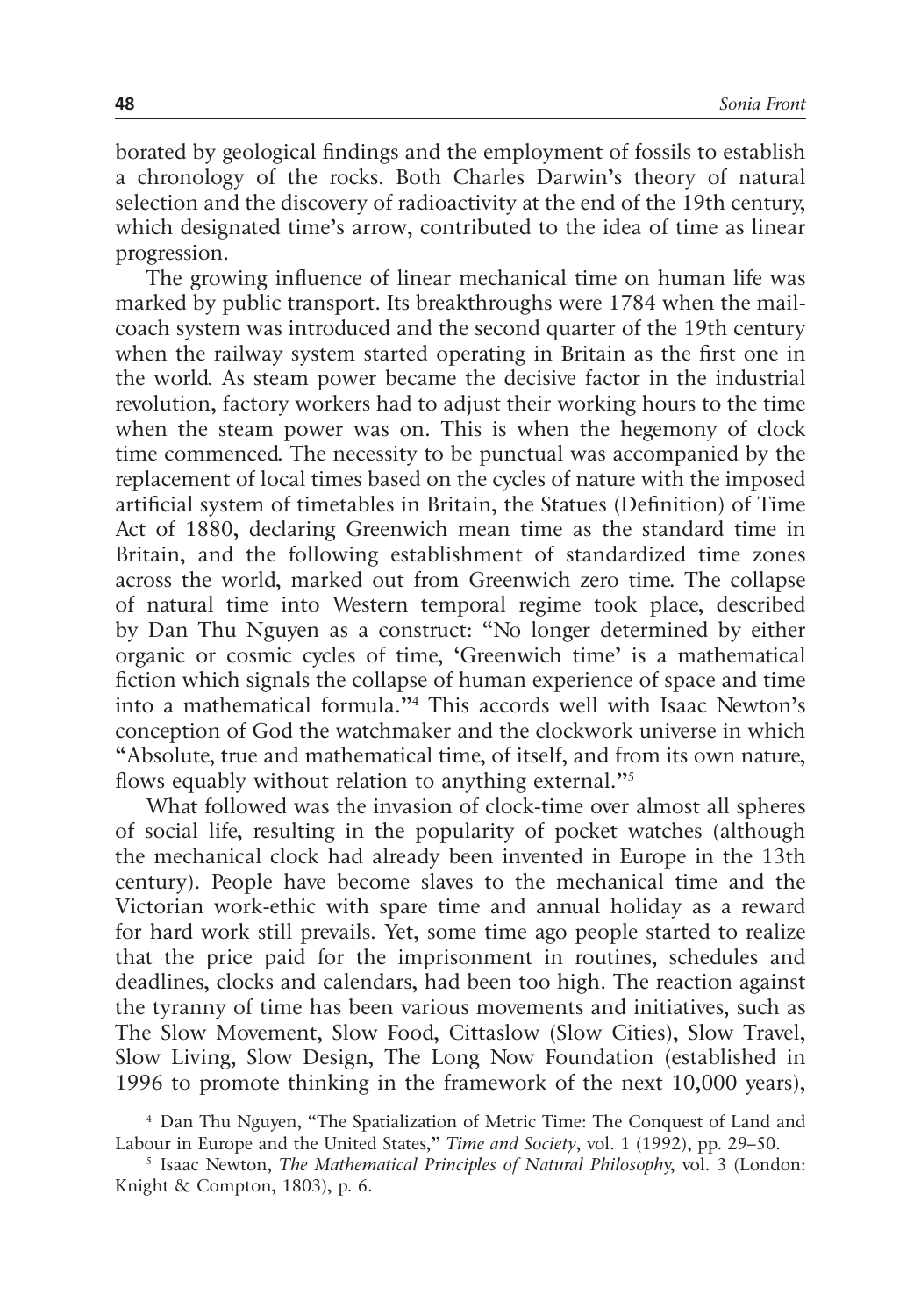The School of Life, and many others, interrogating the speeding time of neoliberalism, which totally ignores human biological time.

The protagonist of Alejo Carpentier's novel, *The Lost Steps*<sup>6</sup> (1953), is also overwhelmed by the temporalization of experience. He makes an attempt to find a way back to natural time, yet, he must fail in his utopian endeavour; instead he should rather negotiate a balance between internal time and social time.

#### **In the treadmill**

*The Lost Steps* is a story of an unnamed musicologist who travels from an unnamed North American city to South America in search of an ancient musical instrument. Journeying up the river Orinoco, he finds a secret passage to the heartland and back in time to a pre-lapsarian world. Leaving behind his estranged wife Ruth and mistress Mouche, in the village Santa Monica de los Venados he starts a relationship with a "natural" woman, Rosario. When the search party finds him, he decides to go back to his city to put his affairs in order and get some paper and ink (as he starts to compose music again) and then marry Rosario and stay in Santa Monica forever.

The oppositions between natural time and mechanical time, authenticity and artificiality, art and life, culture and nature, time and timelessness govern the novel. The narrator feels subordinated to the regime of time, the weekly repeatability of activities connected with it and people's inescapability from the treadmill. He emphasizes the modern lifestyle's violation of the biological cycles of time in the human organism. It is the discrepancy between subjective and objective time, between the fluctuating rhythm and quality of private time and "the steadiness, fixity, and prearranged variations in quality of public time" that constitute the core of the conflict, as Cornelius Castoriadis argues. He differentiates between two entangled threads in social time and space: identitary or ensidic time, based on calendar time and characterized by homogeneity, recurrence and difference of the identical; and imaginary time, embracing the significance of festivals, feasts and rituals.7 This repetition and alleged difference of the identical make the protagonist's life unbearable, locked into a routine which deprives his life of any taste

<sup>6</sup> The original title is *Los pasos perdidos*. In the current paper I am interpreting the English translation of the book.

<sup>7</sup> Cornelius Castoriadis, "Time and Creation," in: *Chronotypes. The Construction of Time*, eds. John Bender and David E. Wellbery (Stanford: Stanford University Press, 1991), pp. 49–50, 59.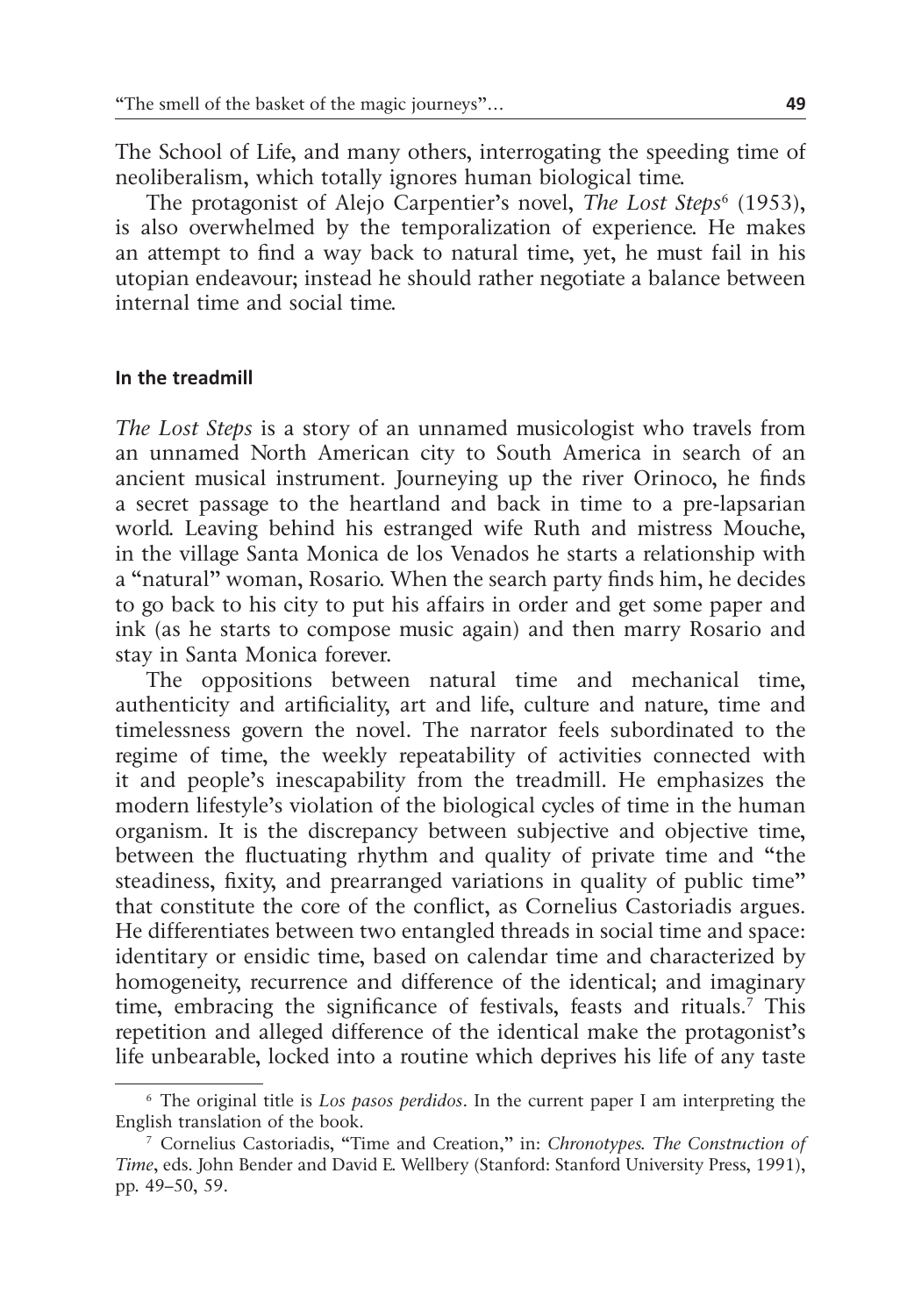and colour: "I […] summoned up my last years, seeing them pass, autumn to Easter, blizzard to sticky asphalt, without time to live them, knowing by the signs in a restaurant window that the wild ducks were back, that oysters were in season, or that it was chestnut time. […] There were gaps of weeks in the chronicle of my existence, seasons that left with me no real memory, no unusual sensation, no enduring emotion; days when every gesture left me with the obsession that I had done the same thing before under identical circumstances."8 Imaginary time is rid of meaning as well – his birthdays are exactly the same, and what varies is only the number of candles on the layer cake. He feels detached from his life, trapped in its repeatability like Sisyphus in his never-ending ordeal, "Ascending and descending the hill of days, with the same stone on my back, I kept going through a momentum acquired in jerks and spasms"; yet, he notes that it is impossible to escape from this lifestyle as it is imposed by the times he lives in, "the era of the Wasp-Man, the No-Man, when souls were no longer sold to the Devil, but to the Bookkeeper or the Galley Master."9

He recognizes emptiness and artificiality in everything that surrounds him. Having sacrificed his vocation of a composer and musicologist, he has become an "office worker," composing for the radio and film industry so as to ensure himself and his wife material security and to help her fragile career as a theatre actress. It has transpired, however, that in her case art cannot be the locale of authenticity since she has been caught in the prison of a play staged for the fifteenth-hundredth time, her part becoming "the parasite that was sucking her blood, that occupant of her very body, grappled to her flesh like an incurable disease."10 In consequence, she has been imprisoned in an automatism similar to his own as well as a necessity to subordinate to the regime of the job: unpredictable journeys, long tours and seasons away from home. The protagonist's lover, Mouche, professionally deals with the make-believe and deceit as she is an astrologist. Her opinions always follow the aesthetic trends and rely heavily on quotations from books and conversations, becoming their travestations. She is ready to adjust her views to the person she admires, for instance the Canadian painter they meet. In the jungle, although they are surrounded by the spectacle rarely seen by a human being, nothing seems to move her; instead she continues "her silly chatter."11 The narrator also criticizes the superficiality of religious practice and rituals

<sup>8</sup> Alejo Carpentier, *The Lost Steps*, trans. Harriet de Onis (London: Minerva, 1991), pp. 8–9.

<sup>9</sup> Carpentier, *The Lost Steps*, p. 9.

<sup>10</sup> Carpentier, *The Lost Steps*, p. 5.

<sup>11</sup> Carpentier, *The Lost Steps*, p. 109.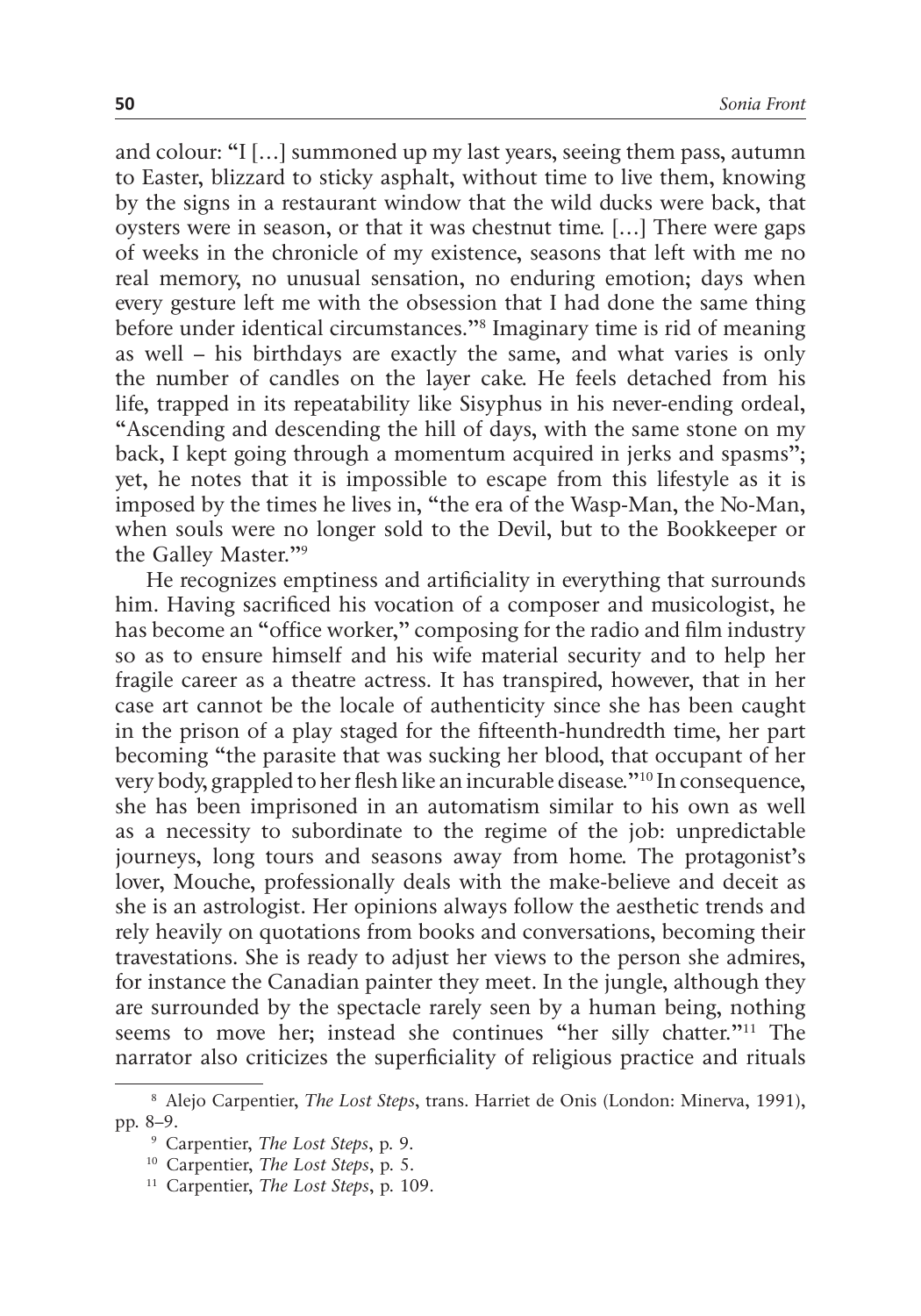and Western civilization's pretensions to progress. Discarding the great traditions of art and science, of Beethoven's *Ninth Symphony*, "the spirit of humanism, the Faustian aspiration, and the Apollonian soul," Europe has engaged in "terrors, [...] new exoduses [...] scholars sentenced to salt mines, […] unsolved disappearances, assassinations, defenestrations, peasants machine-gunned in bullrings."12

When his vacation starts, the narrator is overwhelmed by the abundance of free time. In "a silence unbroken by mechanical music or megaphone voices," hurrying him and organizing his time, he feels "a vague threat hanging over [him]."<sup>13</sup> He has nothing to fill his free time with and is instead afraid to be left with his thoughts: "the pointless awakening would follow and the fear of meeting the person who emerged from myself and waited for me each year on the threshold of my vacation."14 The free time makes him ill and he feels the next bout of depression approaching, accelerated by the reflection that his life depends on the will of other people and leaves no room for choice.

The only antidote against the supremacy of clock time is for him the uncontrolled time of the night when he indulges in "strange journeys through the mazes of the city invisible to him [the Bookkeeper], a city within a city […] for erasing the memory of day when the vicious caprice took me to secret apartments where personal identity was left at the door. Because I was chained to my technique among clocks, chronographs and metronomes in windowless, artificially lighted rooms […] my instinct [...] was to seek pleasures that would make me forget the passing of the hours. I drank and took my ease, turning my back on the clocks until drink and ease laid me low beside an alarm clock in a sleep."15 Nevertheless, this offers a temporary relief only and lacks authenticity as well because anaesthetized by alcohol, he is going to be "more desolate, wearier, sadder than before<sup>"16</sup> in the morning, and expected to start another day of hectic activity.

### **An escape**

It is only during his journey into the South American interior in search of a musical instrument to prove his theory of the origin of music that the narrator finds a purifying release from mechanical time. His movement

<sup>12</sup> Carpentier, *The Lost Steps*, pp. 90, 89–90.

<sup>13</sup> Carpentier, *The Lost Steps*, p. 8.

<sup>14</sup> Carpentier, *The Lost Steps*, p. 33.

<sup>15</sup> Carpentier, *The Lost Steps*, pp. 9–10.

<sup>16</sup> Carpentier, *The Lost Steps*, p. 252.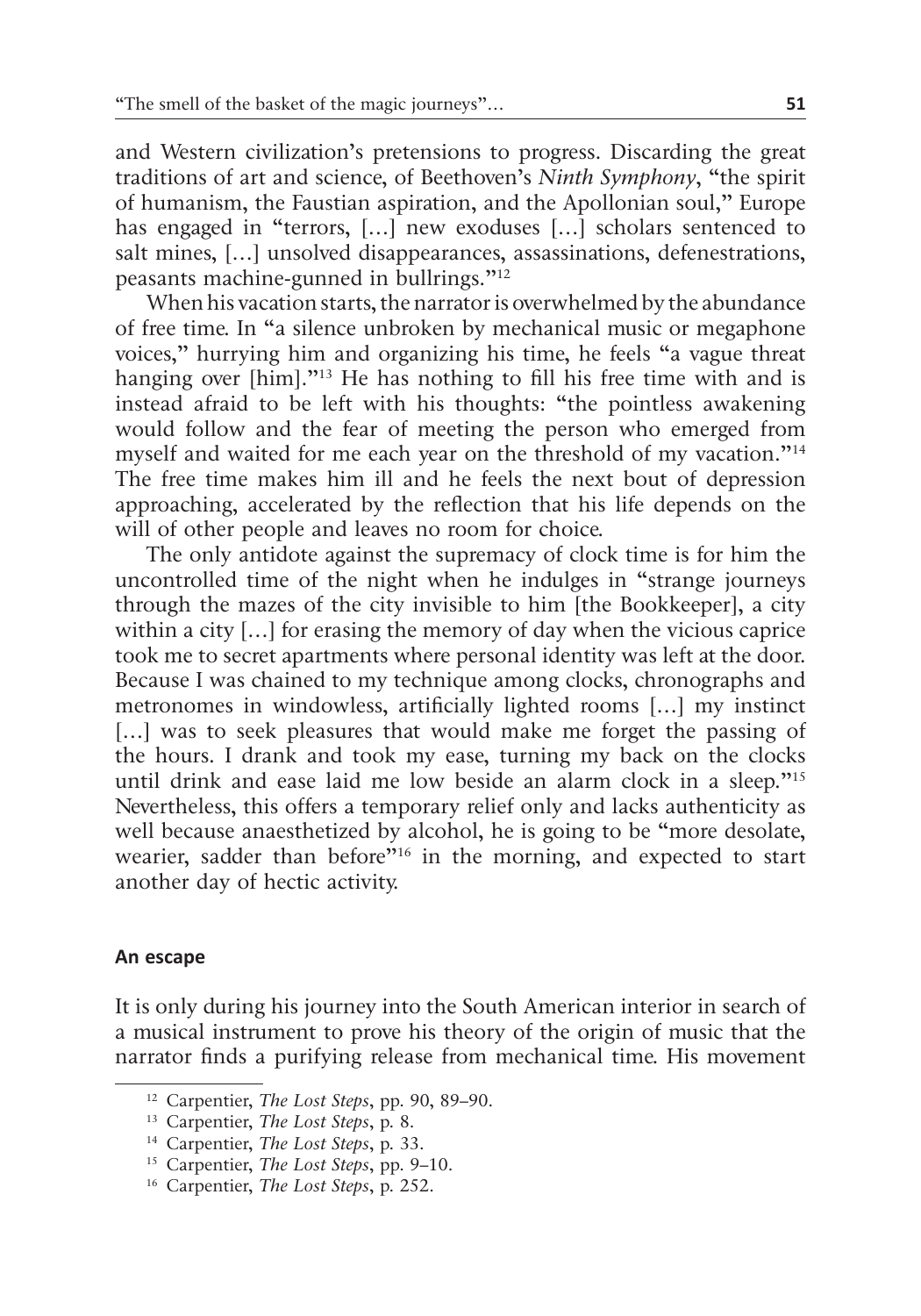up the river becomes an escape from the present as it is simultaneous with a journey back in time, through the year zero to the Paleolithic Age as the narrator joins a community where life follows a primordial rhythm. The chronotope of the community takes the shape of the Bakhtinian "idyllic chronotope," suffused with ancient folkloric time. He describes it as "a dense and fragrant time, like honey. […] a time saturated with its own strictly limited, sealed-off segment of nature's space,"17 disconnected from other places. The unity of place results in the blurring of all temporal boundaries – between the stages of one's life and between lives. Space and time have a unique relationship here:

> an organic fastening-down, a grafting of life and its events to a place, to a familiar territory with all its nooks and crannies, its familiar mountains, valleys, fields, rivers and forests, and one's own home. Idyllic life and its events are inseparable from this concrete, spatial corner of the world where the fathers and grandfathers lived and where one's children and their children will live. This little spatial world is limited and sufficient onto itself, not linked in any intrinsic way with other places, with the rest of the world. But in this little spatially limited world a sequence of generations is localized that is potentially without limit<sup>18</sup>

Connected with the cancellation of temporal boundaries is "the cyclic rhythmicalness of time,"19 measured by the seasons and a limited set of events. This is also collective time since it is only punctuated by the events of collective life; an individual is only conceptualized as part of the community.

People in the pre-historic community which the narrator joins are plunged into this bucolic-pastoral-idyllic chronotope to thrive in prelapsarian ignorance, happiness and wholeness, "still without the primordial shame […] naked without knowing it, like Adam and Eve before the Fall."20 The narrator perceives the people in the community as Rousseauistic "noble savages" who lead a life more authentic and valuable than his own people. Their Edenic realm is based on the spiritual union with nature as it ensures stability, boundlessness and timelessness. In performing their rituals, Rosario's community preserves freshness and

<sup>17</sup> M. M. Bakhtin, *The Dialogic Imagination: Four Essays*, ed. Michael Holquist, trans. Caryl Emerson and Michale Holquist (Austin: University of Texas Press, 1982), p. 248.

<sup>18</sup> Bakhtin, *The Dialogic Imagination*, p. 225.

<sup>19</sup> Bakhtin, *The Dialogic Imagination*, p. 225.

<sup>20</sup> Carpentier, *The Lost Steps*, p. 182.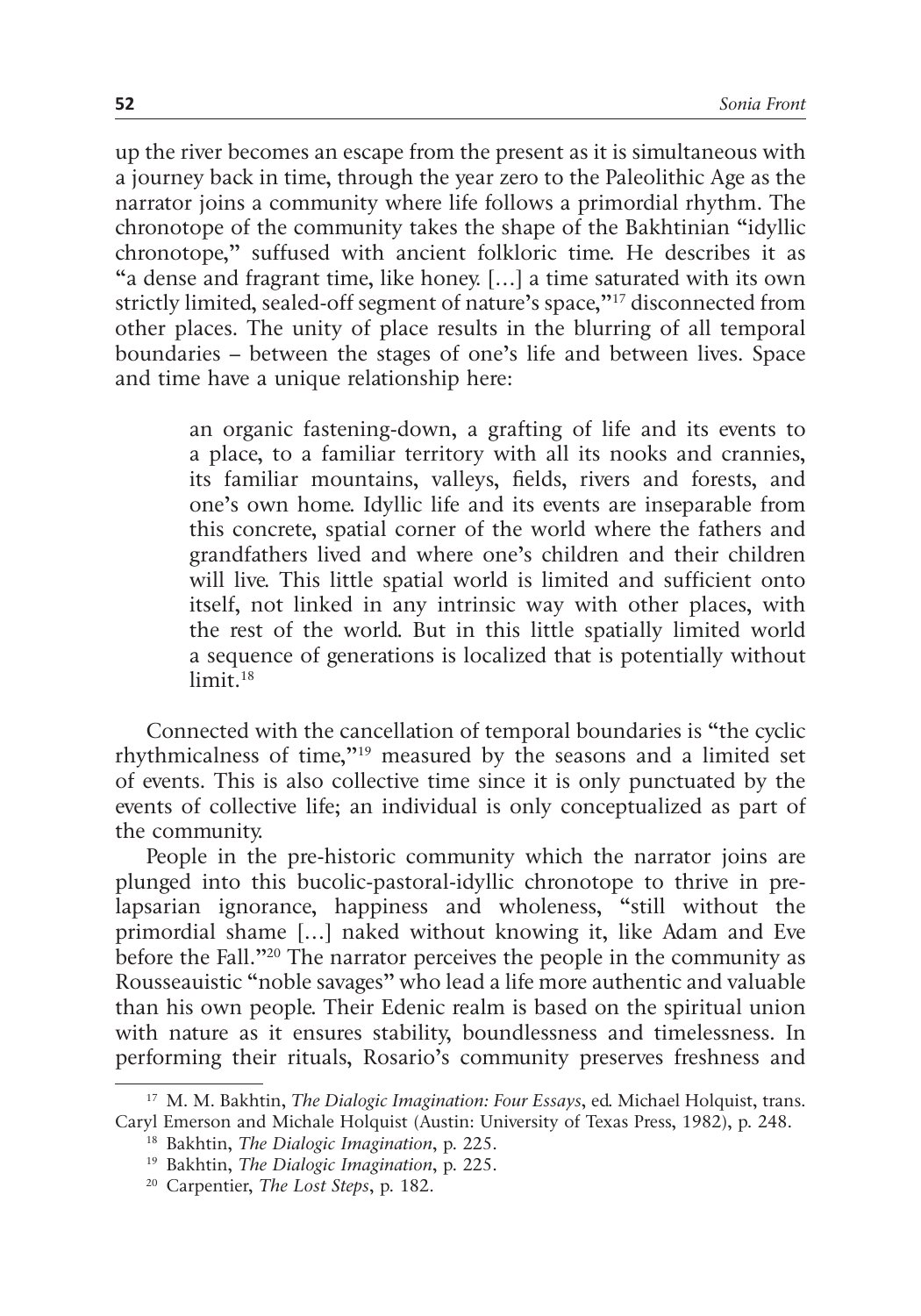authenticity as they are ignorant of the customs' symbolic value, contrary to modern people who, aware of all the implications, repeat the rituals mechanically for the sake of tradition. As the traveller observes,

> the lack of awareness which they brought to this mystery was typical of nearly all their acts. When they married, they exchanged rings, they threw handfuls of rice, without any realization of the age-old symbolism of what they were doing. These people prided themselves on preserving traditions whose origin had been forgotten, the expression, for the most part, of a collective reflex, like collecting objects whose use is unknown, covered with inscriptions that fell silent forty centuries ago. In the world I would now return to, on the contrary, not one gesture was made without cognizance of its meaning […] practices whose effects were weighted in all their implications.<sup>21</sup>

It is in communion with nature and a return to ancient time that the narrator discovers inner peace and wholeness. He is invigorated by the freshness of nature, its smells and silence. His natural time is allowed to emerge and he reconnects with his biological rhythm as well as nature's rhythms: "I noticed that I, to whom the measuring of time was a mania, shackled to the metronome by vocation and to the clock by profession, had stopped thinking of the hour, gauging the height of the sun by hunger or sleep."<sup>22</sup> He finds himself in a place outside of time, in a "timeless savanna," adjusting himself to the "immutable rhythms" of the natural world, his walk governed by "the Code of the Rains."23 Barry Curtis and Claire Pajaczkowska define a journey as an experience leading to "a place where time 'stands still' or is reversed into a Utopian space of freedom, abundance and transparency."24

The protagonist is confronted with an attitude to time opposing his, particularly when he observes his Native girlfriend, Rosario. She is not effusive about her past, which makes the musicologist uneasy. He speculates that she either has a short memory or conceals her past deliberately, protecting the intimacy of her previous relationships and preventing her current lover from assuming anything before him mattered. In fact, Rosario and her people live in the eternal present, "without possessions,

<sup>21</sup> Carpentier, *The Lost Steps*, p. 251.

<sup>22</sup> Carpentier, *The Lost Steps*, p. 111.

<sup>23</sup> Carpentier, *The Lost Steps*, p. 111.

<sup>&</sup>lt;sup>24</sup> Barry Curtis and Claire Pajaczkowska, "'Getting there': Travel, Time and Narrative," in: *Travellers' Tales: Narratives of Home and Displacement*, eds. George Robertson et al. (New York: Routledge, 1994), p. 197.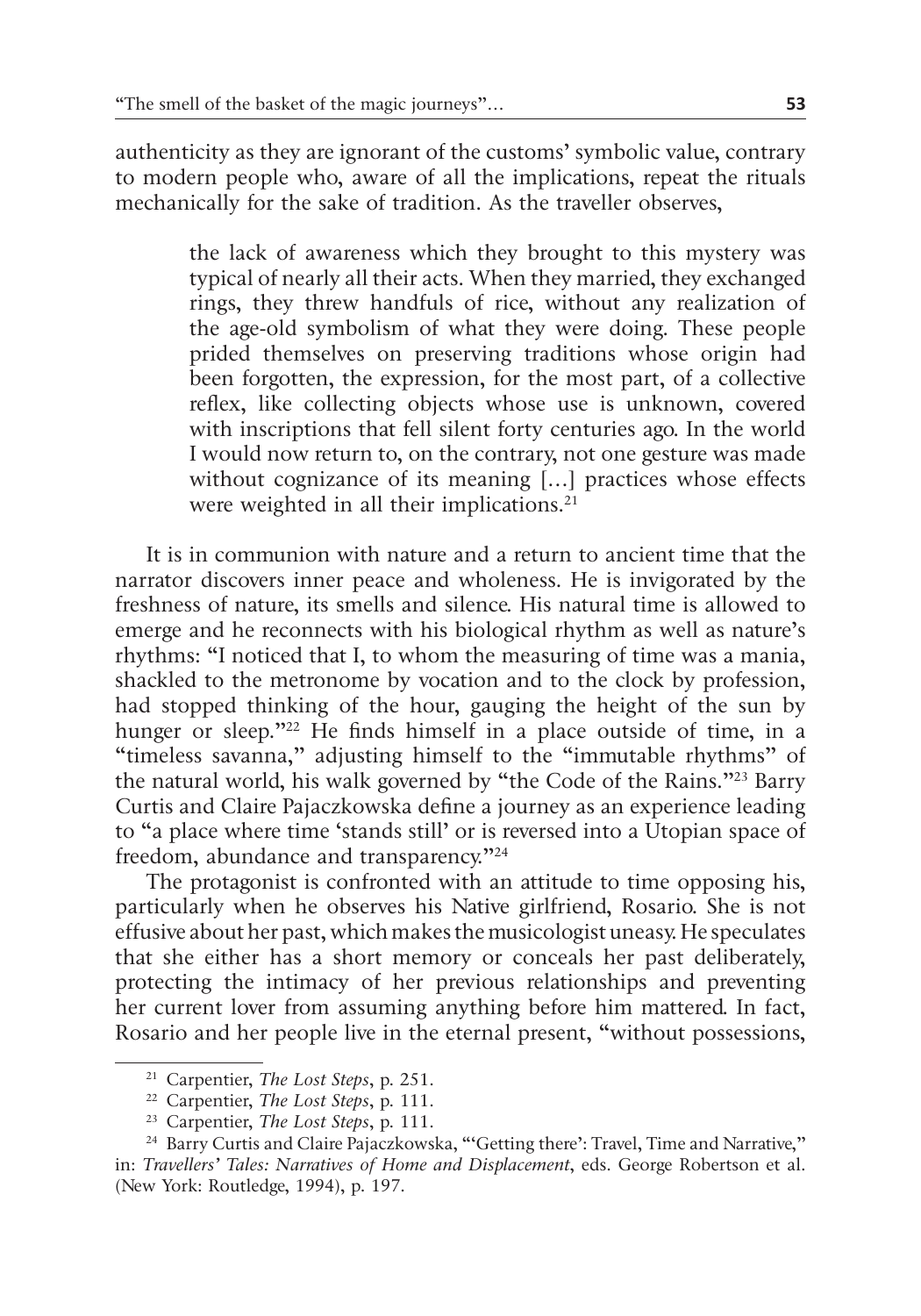without the chains of yesterday, without thinking of tomorrow," and as such they have no awareness of history; they constitute its "first chapter"25 themselves. The knowledge of the year they live in does not represent any value to them. Living in the present without the past or future as points of reference is the reason for Rosario's giving up on the protagonist although he promises to come back to her. Although he imagines that he has always been seen as an outsider who will not be able to assimilate, in fact, the notions of "tomorrow" and "waiting" have no significance for people who live in an eternal present.

Released from the chains of mechanical time, the narrator yields to psychological time, its ability to accelerate and slow down, according to the type of activity one is immersed in. Inner time, whose source is the human body, resists division into equal units since it cannot be measured in space.26 When in solitude, human awareness is governed by the rhythms of inner time,<sup>27</sup> as Thomas Luckmann argues. William James describes subjective time as "an alternation of flights and perchings."28 Rosario's lived time, divorced from the past and future, gains particular density:

> This attitude must lengthen the lapse of hours from one sun to another. She spoke of days that were very long and of days that were very short, as though they were in different tempos – tempos of a telluric symphony that had its andantes and adagios, as well as its prestos. The astonishing thing was that, now that time was of no concern to me, I noticed in myself different values of the intervals: the prolongation of certain mornings, the frugal elaboration of a sunset, and was lost in wonder at all that could be fitted into certain tempos of this symphony which we were reading backward, from right to left, contrary to the key of G, returning to the measures of Genesis.29

Without time shifts within one's consciousness, without thinking about the past and the future, the undiluted present gains a new dimension, "lasting" longer in the subjective optic. After observing this quality of time, the protagonist rejects what people from his world call the present,

<sup>25</sup> Carpentier, *The Lost Steps*, pp. 181, 278.

<sup>26</sup> Thomas Luckmann, "Constitution oh Human Life in Time," in: *Chronotypes. The Construction of Time*, eds. Bender and Wellbery, p. 154. See also William James, *The Principles of Psychology*, vol. 1 (New York: Cosimo Classics, 2013), chapter I and IX.

<sup>27</sup> Luckmann, "Constitution oh Human Life in Time," pp. 154–156.

<sup>28</sup> James, *The Principles of Psychology*, vol. I, p. 243.

<sup>29</sup> Carpentier, *The Lost Steps*, p. 181.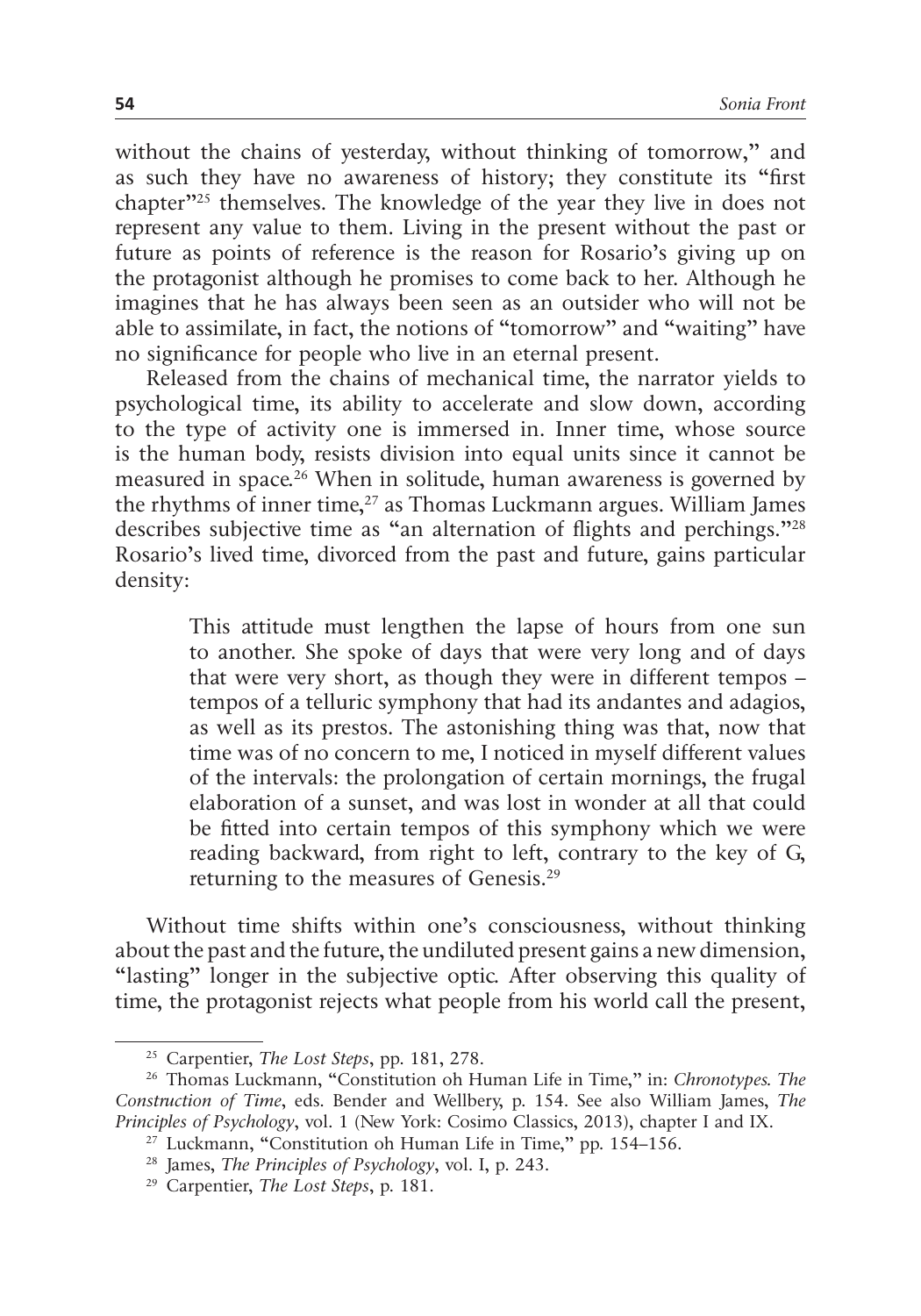which is always fleeting, transient, not lasting: "This could not be the present, which would be yesterday before man had been able to live and contemplate it; this chill geometry without style, where everything grew weary and old a few hours after birth."30

Through the encounter with the time of the other the narrator is also reconnected with the boundless temporality of his childhood. Curtis and Pajaczkowska identify in accounts of travel the desire to regain a memory of happiness, an attempt to find in somewhere else what is already obsolete in our life; therefore "the sense of lost environmental pleasure, the 'elsewhen', is often expressed in terms of the 'elsewhere'."31 This may encompass the time of childhood when the spatial and temporal were bound and did not reveal their mutual restrictions. In Santa Monica images and smells trigger the narrator's long forgotten childhood memories, especially "that willow basket, the vessel of my voyages with Maria del Carmen, which smelled like the alfalfa in which I was burying my face almost painful with emotion."32 His experience of evoking early memories by means of smells, in psychology called the "Proust phenomenon,"33 a process taking place in the twinkling of an eye, is repeated later on: "The thick rustling pile fell on us, enveloping us in perfumes, like a mixture of camphor, sandalwood, and saffron. A sudden emotion left me breathless: this was almost exactly the smell of the basket of the magic journeys, the one in which I held Maria del Carmen in my arms when we were children, close to the plant beds where her father sowed sweet basil and mint."<sup>34</sup>

While the narrator experiences memories and his childhood, time in *The Lost Steps* is presented as interchronistic. The terms "past" and "present" are meaningless as the community's chronotope is parallel to the modern world's. The time from prehistory to modernity can be compressed into three hours as this is the time a flight takes: "this city of Enoch […] was only three hours from the city as the crow flies. That is to say, the fifty-eight centuries separating the fourth chapter of Genesis from the current year *back there*, could be spanned in one hundred and eighty minutes, returning to the epoch some identity with the present – as though this was not the present too – flying over cities that today, at

<sup>30</sup> Carpentier, *The Lost Steps*, p. 255.

<sup>&</sup>lt;sup>31</sup> Curtis and Pajaczkowska, "'Getting there': Travel, Time and Narrative," pp. 200, 202.32 Carpentier, *The Lost Steps*, pp. 111–112.

<sup>33</sup> See Douwe Draaisma, *Why Life Speeds Up as You Get Older. How Memory Shapes Our Past*, trans. Arnold and Erica Pomerans (Cambridge: Cambridge University Press, 2004), pp. 31–44. 34 Carpentier, *The Lost Steps*, p. 151.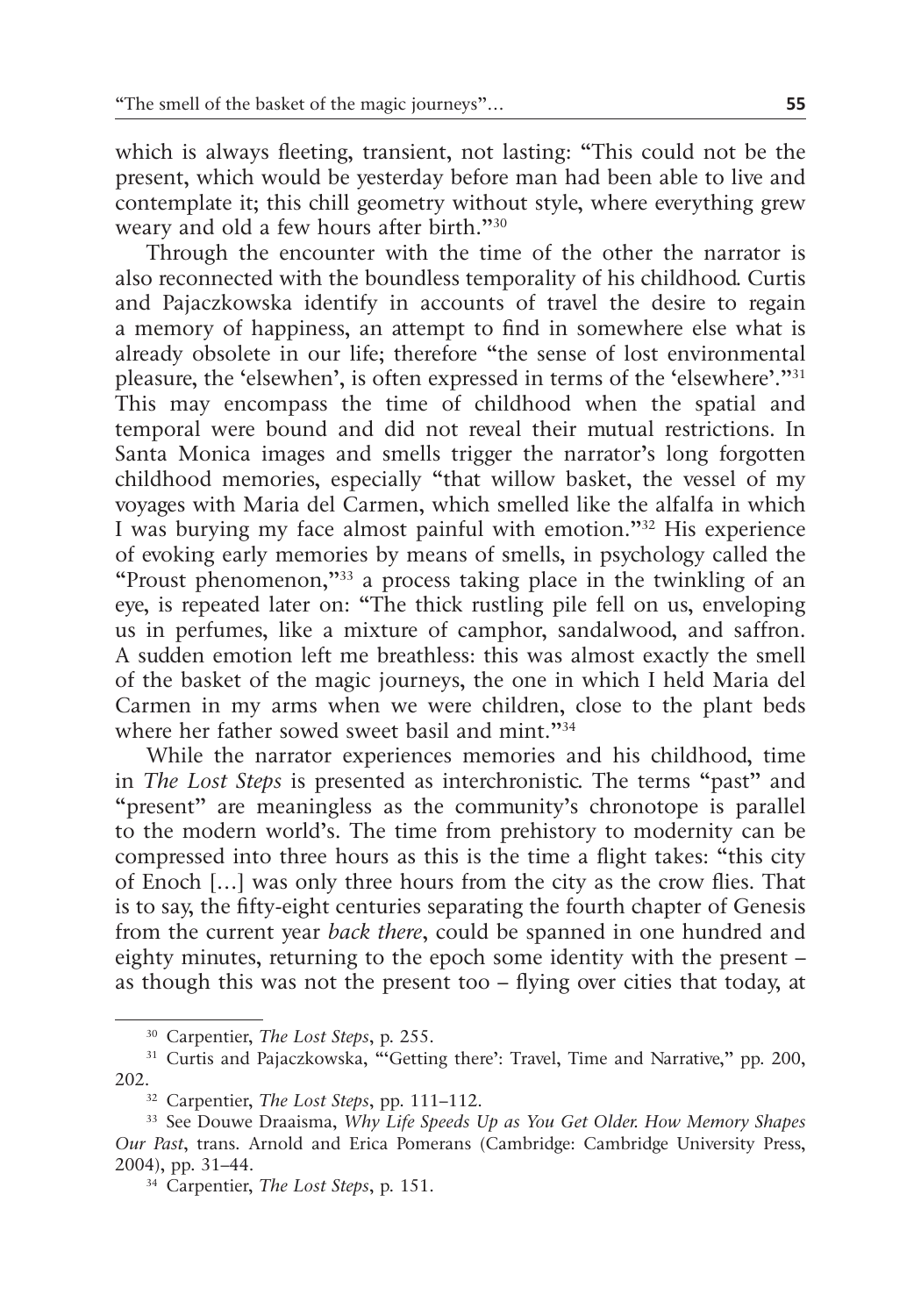this very time belonged to the Middle Ages, the Conquest, the Colony, or the Romantic era."35 The temporal and spatial distance is removed. Past, present and future are relocated in their mutual relationship, often in psychodynamic forms. The notions of progress and historical perspective are subverted, and the Paleolithic community's simultaneousness with the modern ones exposes as a construct the historical perspective of perceiving the past as a finished entity.

Having experienced freedom from mechanical time and spiritual recovery, the protagonist decides never to return to his previous life. When the search party comes to "rescue" him, he realizes the thickness of the elapsed time: "I approached this world that I left a month and a half before by calendar calculation – but the immensity of the six weeks I had lived was incommensurable by the chronology of that climate."36 Once again he can thereby experience vacillations in the specious present and psychological time resulting from the experience of travelling and the encounter with the time of the other. The travel time as the "time out," as Curtis and Pajaczkowska argue, leads to the intensification and extension of subjective temporality which result in the perception of the holiday place as the one in which "time is condensed and diffused."<sup>37</sup> For Michael Leiris travelling is "a symbolic way to stop growing old."<sup>38</sup> This extension of time is possible thanks to the shattering of the everyday routine, an unfamiliarity with the new locale and the culture of its people, the variety of activities and sensory stimuli, their intensity, the attention devoted to them, and the emotions they evoke.<sup>39</sup>

In his decision to become a part of the prehistoric community the musicologist becomes an adherent of the existential mode of tourist experiences, as designated by Erik Cohen. Aware of the futility and meaninglessness of his everyday life, an existential traveller rejects his native culture and society to engage totally in a culture of his choice as it appears the fulfillment of his quest for authentic experience. Life away from the elective culture becomes for him life in exile. Most existential travellers live in the chosen place periodically,<sup>40</sup> as opposed to the protagonist in *The Lost Steps*. The simplicity of life in Rosario's community and their direct relationship to nature and tradition away from clock time fulfill

<sup>35</sup> Carpentier, *The Lost Steps*, pp. 233–234. Emphasis in original.

<sup>36</sup> Carpentier, *The Lost Steps*, p. 239.

<sup>&</sup>lt;sup>37</sup> Curtis and Pajaczkowska, "Getting there': Travel, Time and Narrative," p. 199.

<sup>38</sup> After Curtis and Pajaczkowska, "'Getting there': Travel, Time and Narrative," p. 199.

<sup>39</sup> See Draaisma, *Why Life Speeds Up as You Get Older*, pp. 205–207.

<sup>40</sup> Erik Cohen, "A Phenomenology of Tourist Experiences," *Sociology*, vol. 13, no. 2 (1979), pp. 189–190.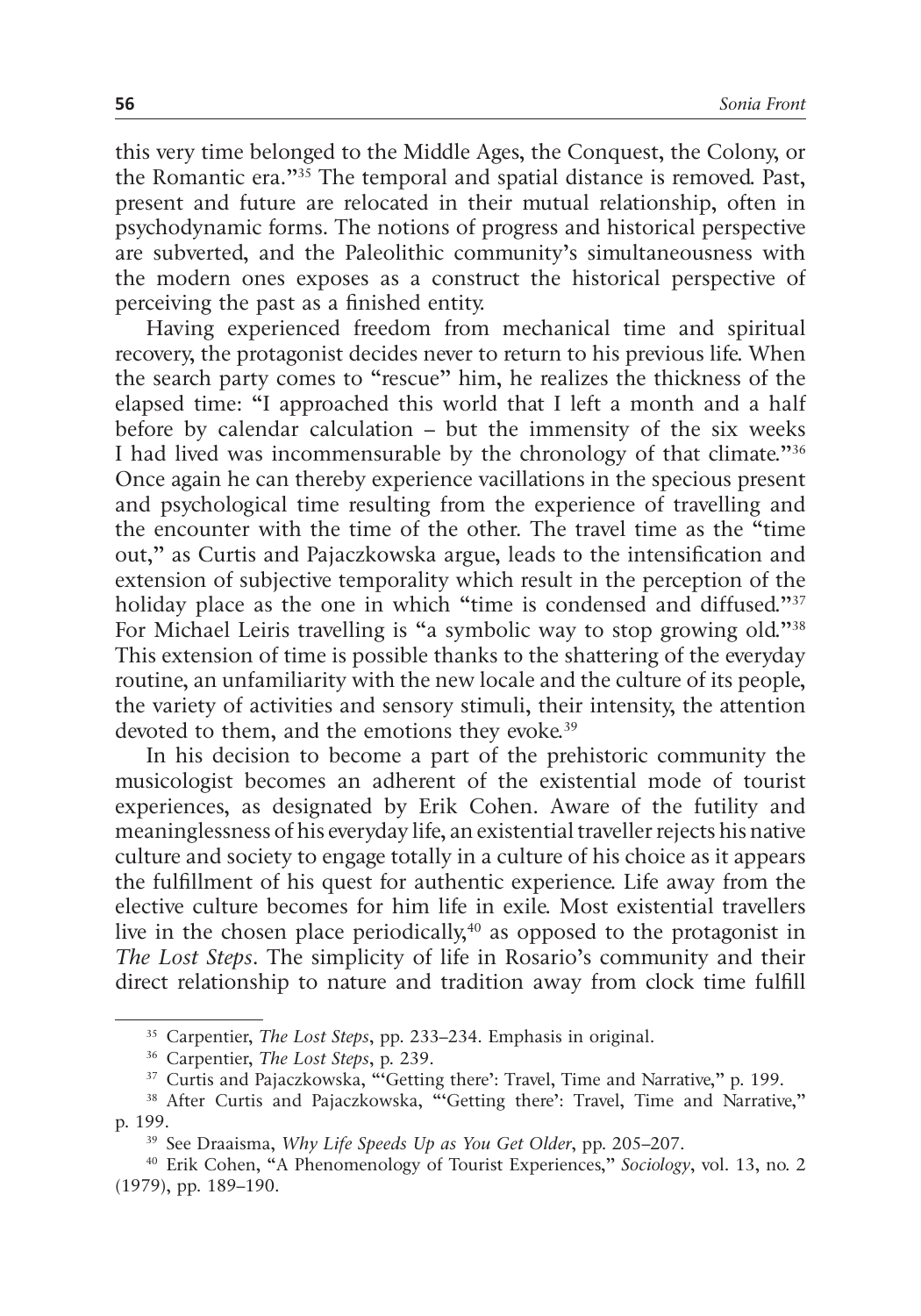the musicologist's need for an authentic life of wholeness. For him this is a sacred space-time suffused with unadulterated spirituality, contrary to the hasty artificial space-time of civilization.

# **Paradise lost**

After the return to his city, the narrator feels remote from the events around him, from the aggressive pestering of the press, from the concerns of the people, who lead a death-like existence: "From these cement mazes emerged, exhausted men and women who had sold another day of their time to the enterprises that fed them. They had lived another day without living, and would now restore their strength to live another day tomorrow which would not be lived either."<sup>41</sup> The things once important to him have become a meaningless sham. The clash between life in communion with nature and metropolitan life makes him see more vividly the violation of people's biological cycles by mechanical time. Only now, when he has learned to walk in pace with his breathing, he notices other people's manner of collective walking, timed to the frequency of the metro or the green light at the pedestrian crossing. Those who do not succumb to the dictates of clock time are thrown to the margins of society both in the literal and metaphorical sense: it is in the narrow spaces between buildings or shops that those who the society calls "losers" stand quietly: a drunkard or "a Negro" playing ocarina.

The narrator boasts that his quest has been a kind of awakening: "I had seen things with new eyes, as though I had returned, my sight restored, from a long sojourn in the house of truth,"42 yet, his perception of the prehistoric community is idealized and romanticized. He constantly accuses civilized life of artificiality but nature is the realm of disguise and mirage as well, "the world of deceit, subterfuge, duplicity; everything there is disguise, stratagem, artifice, metamorphosis."43 Identifying nature with authenticity, he at the same time notices "the inexhaustible mimetism of virgin nature. Everything here seemed something else, thus creating a world of appearances that concealed reality, casting doubt on many truths."44 The boundary between illusion and reality is blurred in art as well. Looking at an Indian village, Bosch's paintings come to the narrator's mind. However, they imitate a landscape which the painter has never seen. The narrator recognizes that "art is not representation, but

<sup>41</sup> Carpentier, *The Lost Steps*, p. 252.

<sup>42</sup> Carpentier, *The Lost Steps*, p. 247.

<sup>43</sup> Carpentier, *The Lost Steps*, p. 166.

<sup>44</sup> Carpentier, *The Lost Steps*, p. 165.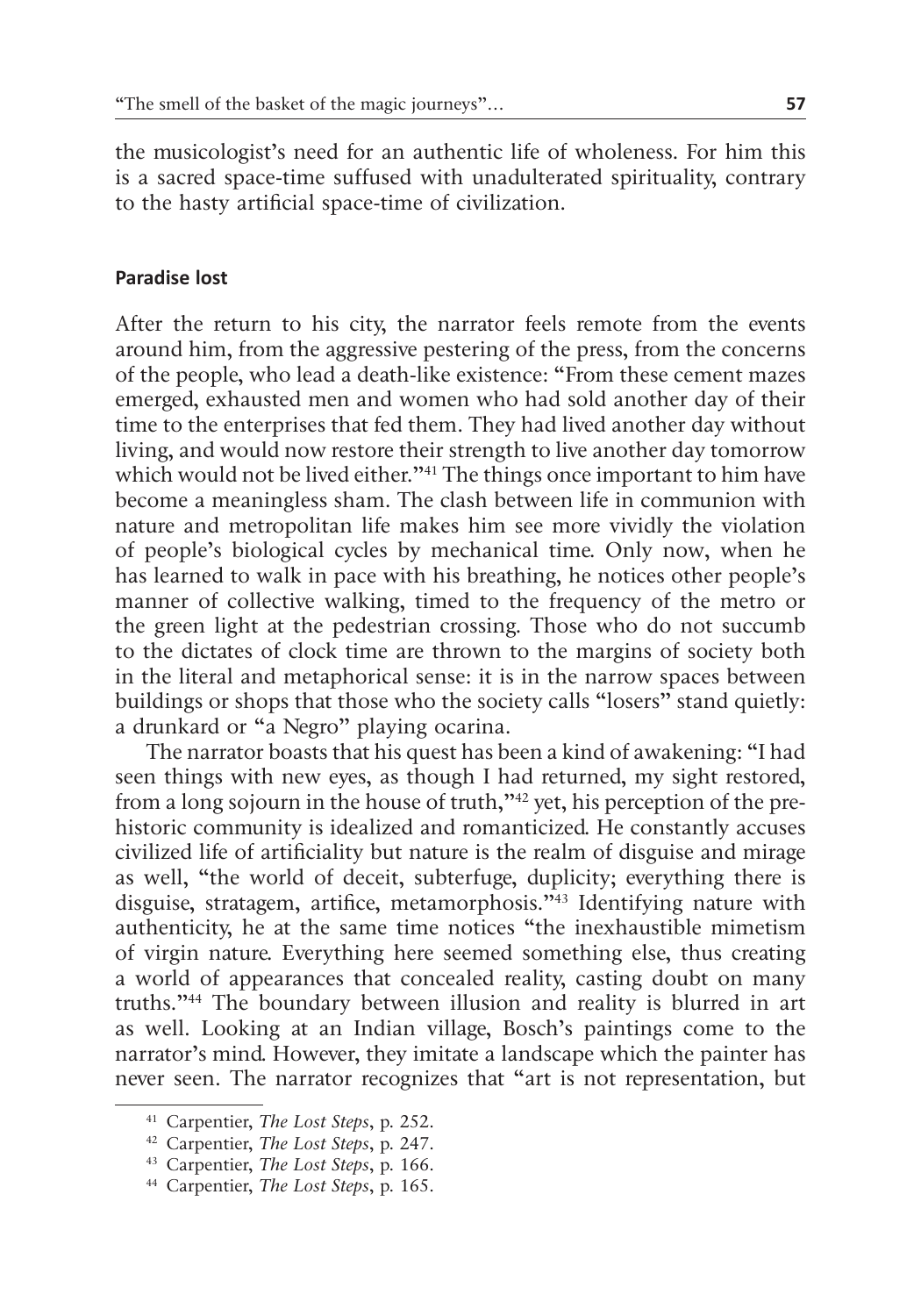another reality just as real as nature" and thus both culture and nature constitute "a play of reflections."45

Praising the community's support for monogamy, and criticizing his people's contradictory attitude, the narrator forgets to look critically at his own romantic relationships. He has been lying to his wife, betraying her with Mouche. The relationship with Mouche is not 'authentic' either as it is only physical. Still, he does not hesitate to have a brutal sexual act with Rosario while Mouche is stricken with malarial fever in the same room. Bored with her, he "got rid" of her, cruelly sending her off in a canoe "weeping, almost unconscious, making her believe that I was following in another boat."46 He hides his marriage from Rosario. He idealizes her as a natural woman, in touch with natural time. However, she is attractive to him because she is a mystery, like no woman he has met: her "deeper being eluded the probing procedures I had used up to that hour in my dealings with women, whom I found pretty much alike."47 But perhaps he has found them alike because working too much he has never devoted enough time to know them? What he also likes about Rosario is her servile readiness to follow her man wherever he goes without question. This certainly situates her in opposition to his wife, forever absent, and him waiting for her and missing her. He is possessive about Rosario's past and her refusal to marry him "flicked him on the raw."48 Rosario seems a romanticized version of his first love, Maria del Carmen, whose vivid memories flood back to him in the wilderness. Furthermore, Rosario's and his relationship has been short so he cannot really know how they would manage without a common intellectual background. She does not understand his need to compose music, for example, looking at him strangely when he is engrossed in feverish writing which to her represents no practical purpose. He does not know her, as he admits himself. Her community does not really believe in him; he has not become one of them. As a composer he belongs to the world of art and culture and is "out of place in this setting"49 as much as Mouche whom he accuses of the same. His psyche cannot blend with the opulent fauna as his gaze remains Western, filtered through its culture: he looks at the landscape "without taking my eyes for too long from the narration of Fray Servando de Castillejos."50

<sup>45</sup> Lois Marie Jaeck, "The Lost Steps: Goodbye Rousseau and into the Funhouse!" *Hispania*, vol. 75, no. 3 (1992), p. 537.

<sup>46</sup> Carpentier, *The Lost Steps*, p. 153.

<sup>47</sup> Carpentier, *The Lost Steps*, p. 112.

<sup>48</sup> Carpentier, *The Lost Steps*, p. 228.

<sup>49</sup> Carpentier, *The Lost Steps*, p. 150.

<sup>50</sup> Carpentier, *The Lost Steps*, p. 110.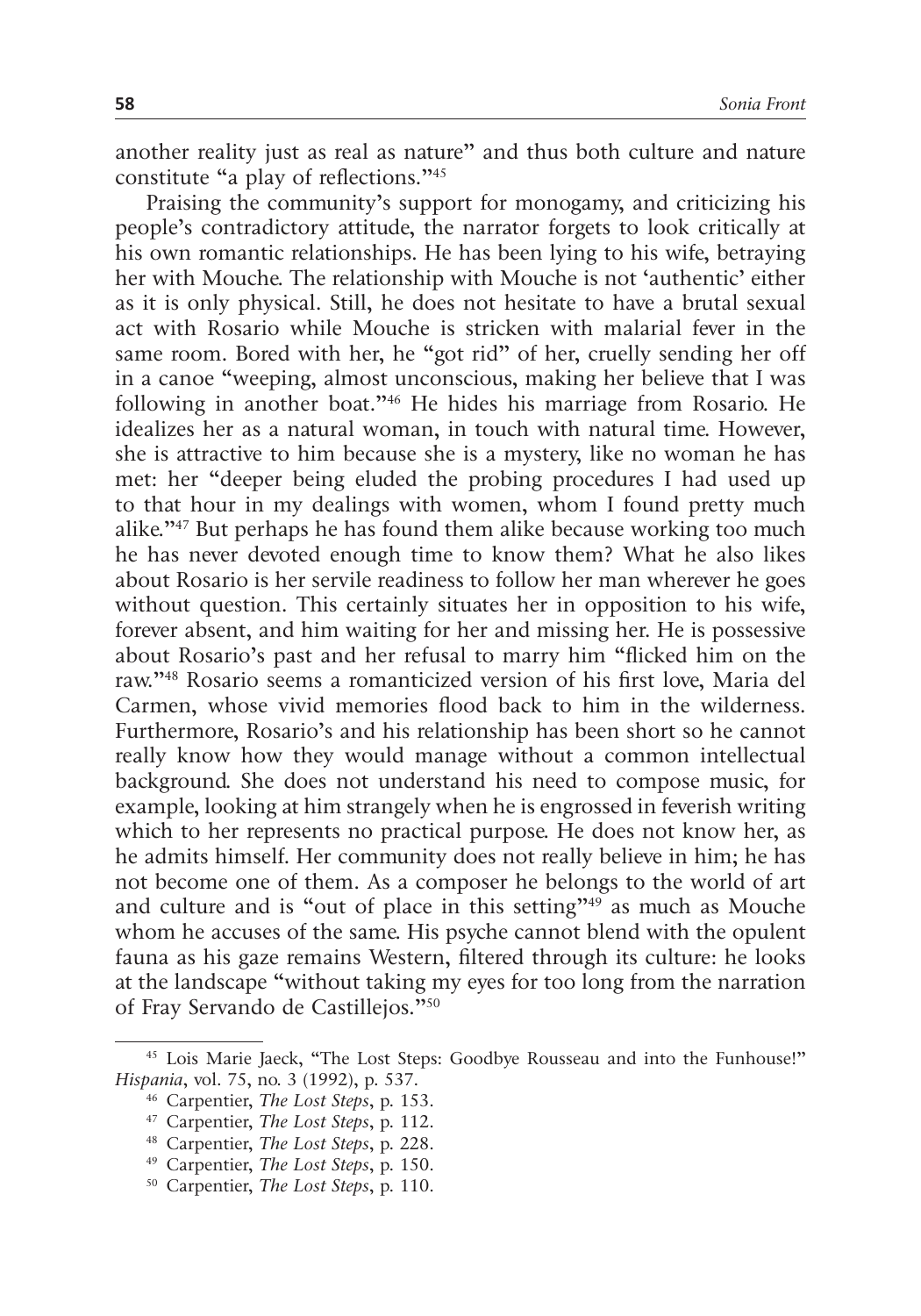The heartland is far from paradisiacal. In summer the heat can be unbearable as are the mosquitoes, whereas in the rainy season there is no sun, it rains "too much" and people are "unspeakably bored" on "interminable" days.<sup>51</sup> The jungle is full of unfamiliar and dangerous animals, such as snakes whose bites make it necessary to chop off one's hand. There are diseases, hunger, everyday hardships. However, the narrator understandingly counts these things as necessary unpleasant things in life. While admiring the community's system of values, he cannot adopt it as his own. He is not able to kill a man when expected to do so although earlier he has noted that sometimes man "has to" kill to defend his honour, which is not considered a great crime. The community themselves are not the embodiment of goodness before the Fall: a girl is raped, a priest is brutally murdered and mutilated, in the Stone Age village people keep some other tribe as prisoners because they consider themselves a superior race. All the dichotomies through which the narrator perceives life in North America and South America are subverted: past and present, nature and culture, civilized and savage, authenticity and artificiality, illusion and reality, origin and representation.

What is more, paradisiacal Santa Monica appears to be a vision of an ideal place, a city founded by the Adelantado, a 20th-century man, who established its laws. The punishments he prescribes for breaking the laws recall the system the narrator knows from his civilized life. This copy of a paradise, "an authentic way of living – thus has built into its foundations the evils that its inhabitants are attempting to escape from. The system can change and alter itself, but only within the limitation of the totality that is its 'origin.' Carpentier implies that there is no Garden of Eden – only representations of an 'origin' created by man himself in an attempt to overcome the anguish of a life rendered meaningless by the irrevocable presence of death."52 Santa Monica is an artificial creation then like other cities in Northern America. The narrator's hopes for Santa Monica to be a place of permanence and stability are frustrated as well since he cannot locate it the next time he goes to Orinoco. The river may give the impression of eternity but it is an illusion: it changes anyway, which points to the elusiveness and "futility of the narrator's hope for a secure and permanent origin."<sup>53</sup>

His quest results in disproving his theory of music as mimesis – the imitation of animal movements or bird songs, for he witnesses "the

<sup>51</sup> Carpentier, *The Lost Steps*, pp. 228, 229.

<sup>52</sup> Jaeck, "The Lost Steps: Goodbye Rousseau and into the Funhouse," p. 539.

<sup>53</sup> David Mikics, "Derek Walcott and Alejo Carpentier: Nature, History and the Caribbean Writer," in: *Derek Walcott*, ed. Harold Bloom (Broomall: Infobase Publishing, 2003), p. 116.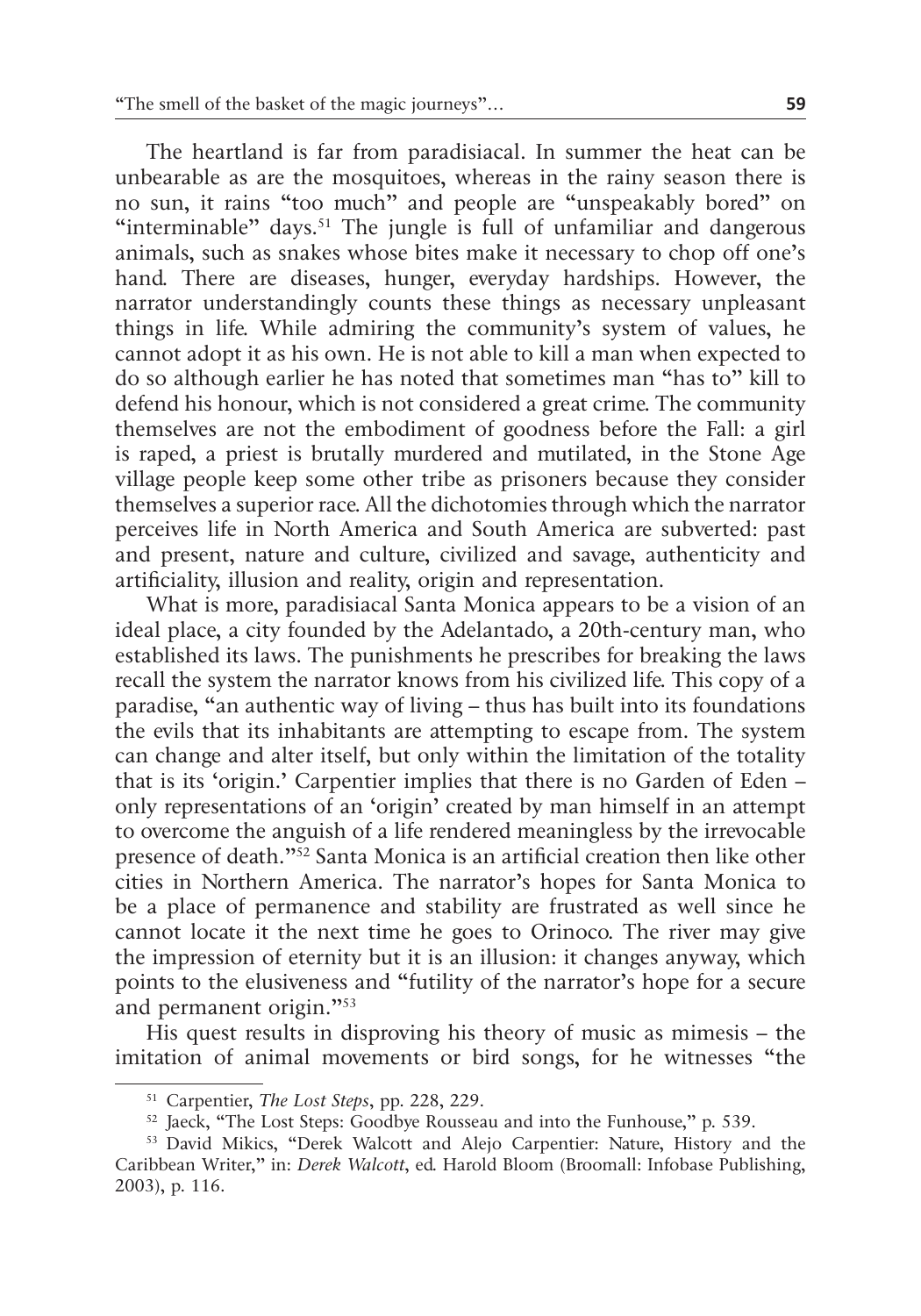Birth of Music"<sup>54</sup> and the birth of the Word in the shaman's hypnotic incantation. The notion of mimesis is problematic as well since, as the narrator's observations of nature have shown, "the 'origin' of mimesis and the ability to deceive may be in nature."55 Thus, Carpentier exposes the self-referential binary oppositions that "the history of western thought has utilized to define itself" as a manifestation of "the self-reflecting circular system that constitutes human reality."56 Similarly, the Word, "the 'ultimate' origin of western thought and of man – is born from man within the system of discourse he has created in his attempts to overcome irrevocable closure."57

Natural and objective time can never be separated with surgical precision, similarly to other dichotomies. The concept of time is too complex to be considered through dichotomies.<sup>58</sup> A return to natural time, to the time of origin, is therefore impossible. Instead, as the group of 20th-century people, making a conscious decision to live in a medieval city called Santa Monica demonstrate, the experience of natural time can be a private experience carefully carved out of public time. It is their conscious choice that makes their lives authentic. Accordingly, the narrator might try to break the routine of mechanical time by travelling more often and by living closer to nature as it inspires him to write music. Life in the wilderness has taught him an important lesson about his music and about life in general:

> the greatest challenge a man can meet is that of forging his destiny. Because here, amidst the multitude that surrounded me and rushed madly and submissively, I saw many faces and few destinies. And this was because, behind these faces, every deep desire, every act of revolt, every impulse, was hobbled by fear. Fear of rebuke, of time, of the news, of the collectivity that multiplied its forms of slavery. There was fear of one's own body, of the sanctions and pointing fingers of publicity […] fear of the calendar, fear of the law, fear of slogans, fear of mistakes, fear of the sealed envelope, fear of what might happen.<sup>59</sup>

<sup>54</sup> Carpentier, *The Lost Steps*, p. 185.

<sup>55</sup> Jaeck, "The Lost Steps: Goodbye Rousseau and into the Funhouse!" p. 537.

<sup>56</sup> Jaeck, "The Lost Steps: Goodbye Rousseau and into the Funhouse!" p. 538.

<sup>57</sup> Jaeck, "The Lost Steps: Goodbye Rousseau and into the Funhouse!" p. 538.

<sup>58</sup> Karin Tusting, "The New Literacy Studies and Time: An Exploration," in: *Situated Literacies. Reading and Writing in Context*, eds. David Barton, Mary Hamilton and Roz Ivanic (London: Routledge, 2000), p. 36. 59 Carpentier, *The Lost Steps*, p. 255.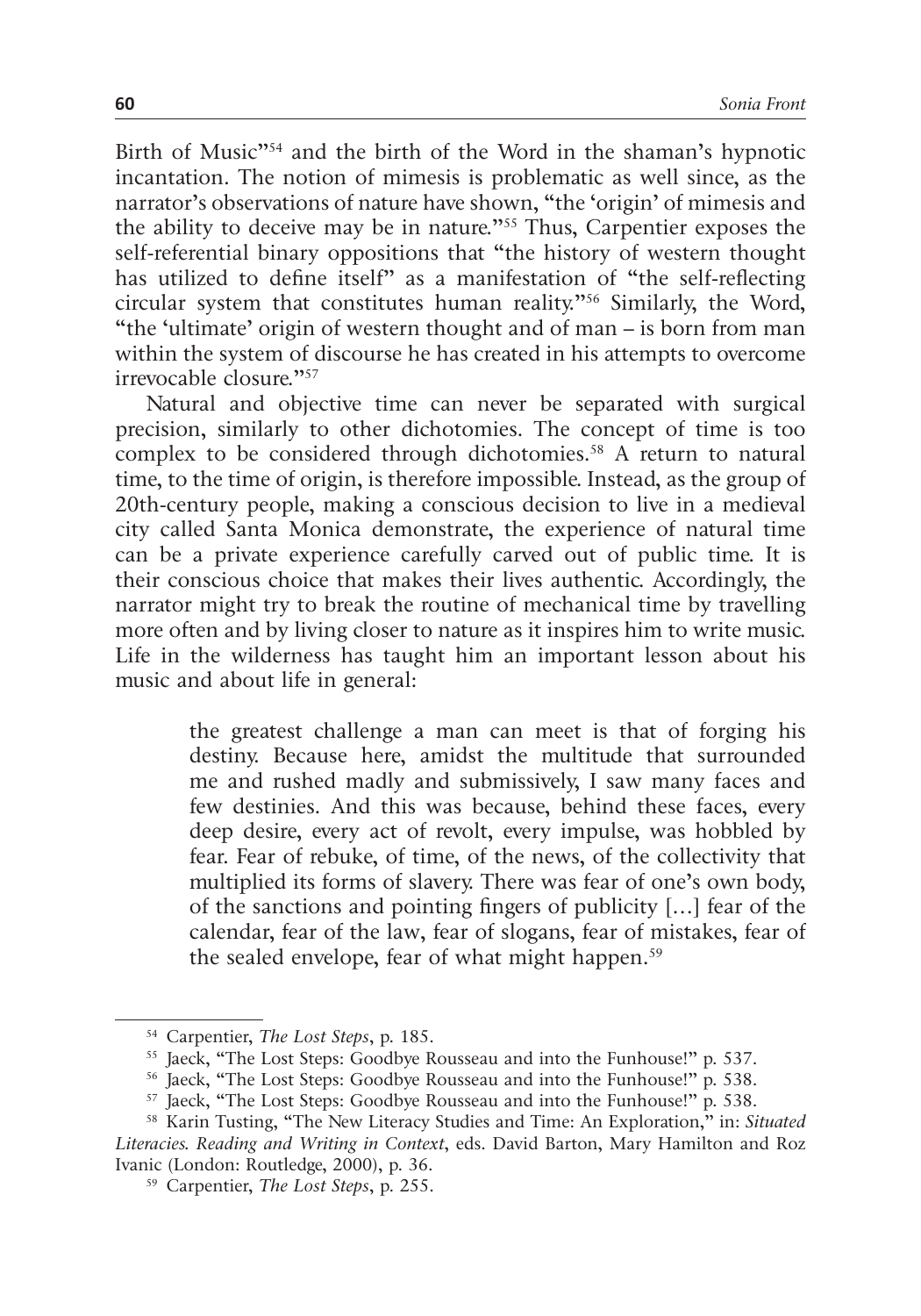Fear is probably the reason why the musicologist did not return to his vocation after his wife had established herself in her profession. Still, it is evident that composing music is his source of fulfillment – he describes Rosario's and his own experiences of the specious present in terms of music, "different tempos – tempos of a telluric symphony that had its andantes and adagios, as well as its prestos."<sup>60</sup> While listening to music, he experiences time in a different way, a condensed time, which he describes as having an almost tangible form, "time almost objectified by being subjected to the demands of fugue or sonata form."61 It is through his art that he can be reconnected with "the Valley where Time had Stopped"<sup>62</sup> and find release from the dehumanizing effects of clock time.

- <sup>60</sup> Carpentier, *The Lost Steps*, p. 181.
- <sup>61</sup> Carpentier, *The Lost Steps*, p. 15.
- <sup>62</sup> Carpentier, *The Lost Steps*, p. 277.

Sonia Front

#### **"Zapach kosza magicznych podróży" – czas mechaniczny i naturalny w** *Podróży do źródeł czasu* **Alejo Carpentiera**

#### Streszczenie

Tekst bada opozycję pomiędzy czasem naturalnym i czasem mechanicznym w powieści Alejo Carpentiera *Podróż do źródeł czasu* (*Los pasos perdidos*). Opozycje między czasem naturalnym a mechanicznym, autentycznością a fałszem, sztuką a życiem, kulturą a naturą i czasem a bezczasowością dominują w całej powieści. Narrator czuje się niewolnikiem czasu mechanicznego i kieratu narzuconego mu przez nowoczesny styl życia, który całkowicie ignoruje czas wewnętrzny człowieka. Gdy wyjeżdża do Ameryki Południowej w poszukiwaniu starego instrumentu muzycznego, dołącza do prehistorycznego plemienia, gdzie łączy się na nowo z czasem naturalnym i rytmami natury. Jednakże, zarówno powrót do "początku", jak i czasu naturalnego okazują się iluzoryczne, gdyż "początek" to konstrukt, a granica pomiędzy czasem naturalnym a czasem społecznym jest niemożliwa do ustanowienia.